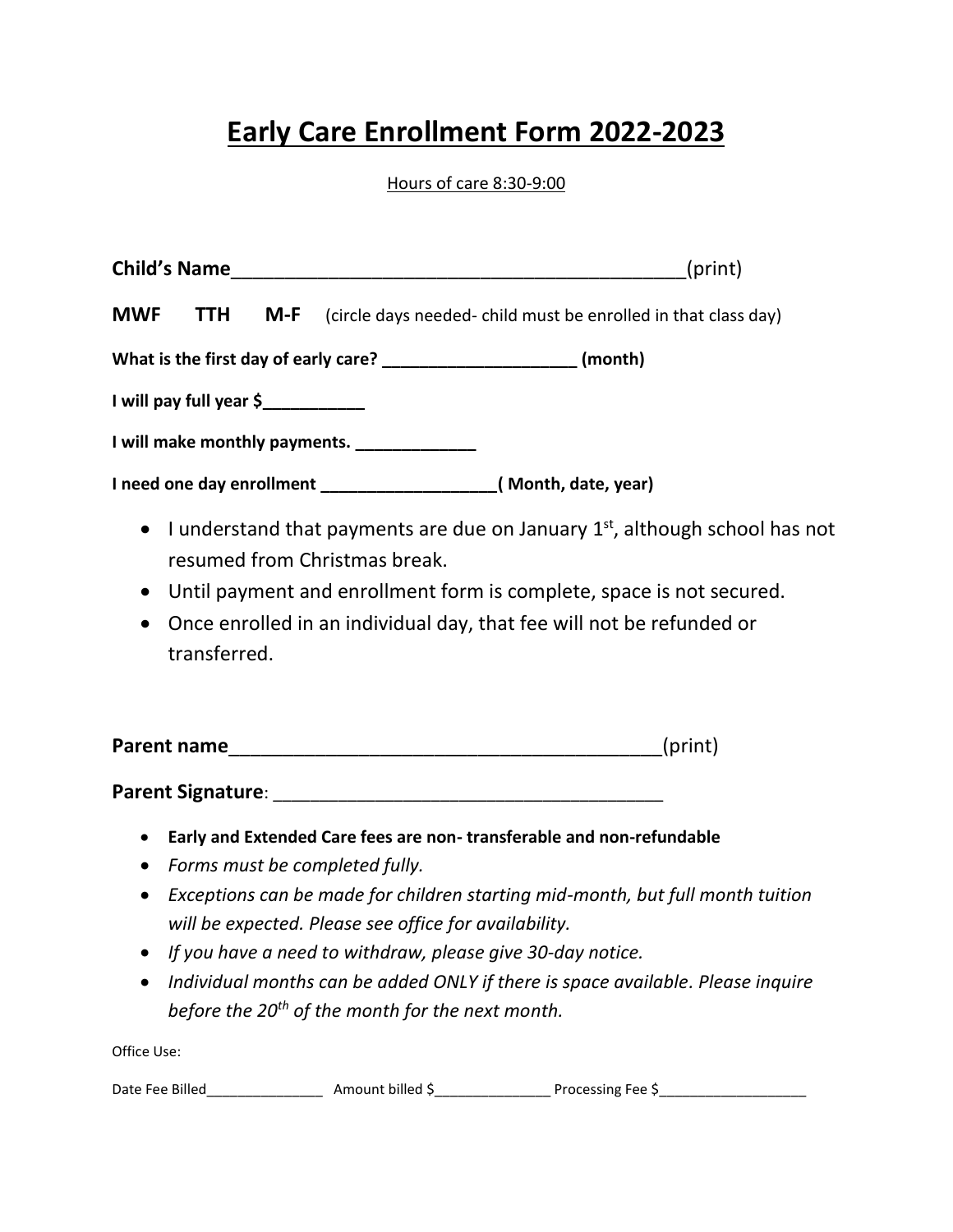## Early Care Enrollment Prices for 2022-2023 School Year

If paying monthly a \$75.00 processing fee will be due with Sept. \* waived if already paid processing fee of \$125.00 for regular tuition

|                | <b>MWF</b> | TTH     |                                           |
|----------------|------------|---------|-------------------------------------------|
| Aug. 22        | \$48.00    | \$30.00 | Aug. 16-30                                |
| Sept. 22       | \$72.00    | \$54.00 | Sept. 1-30                                |
| Oct. 22        | \$66.00    | \$48.00 | Oct. 1-31                                 |
| <b>Nov. 22</b> | \$60.00    | \$48.00 | Nov. 1-30                                 |
| Dec. 22        | \$42.00    | \$30.00 | Dec. 1-Break                              |
| Jan. 23        | \$72.00    | \$54.00 | Jan. 4-31                                 |
| Feb. 23        | \$60.00    | \$42.00 | Feb. 1-28                                 |
| Mar. 23        | \$60.00    | \$48.00 | March 1-31                                |
| Apr. 23        | \$60.00    | \$48.00 | April 1-30                                |
| $May-23$       | \$78.00    | \$54.00 | May 1-May 31st<br>No Extended on June 1st |

Time of Care 8:30-9:00

Annual Fee for MWF =  $$618.00$ Annual Fee for TTH =  $$456.00$ 

\$6.00 per day

1st Payment must be received before care begins (except Aug. start) Payments are Sept. - May. (August will be added with Sept billing) Payment is due in January, it will be billed with Dec. tuition for your convienence. 30 day written notice required for withdrawl

Individual days may be added for special occasions **IF** space is available:

- 1. Inquire with office, not teachers
- 2. Space and staff must be available.
- 3. Fee for a single day enrollment is \$10.00
- 4. Will not add the day of, must be preplanned and fully paid before day needed.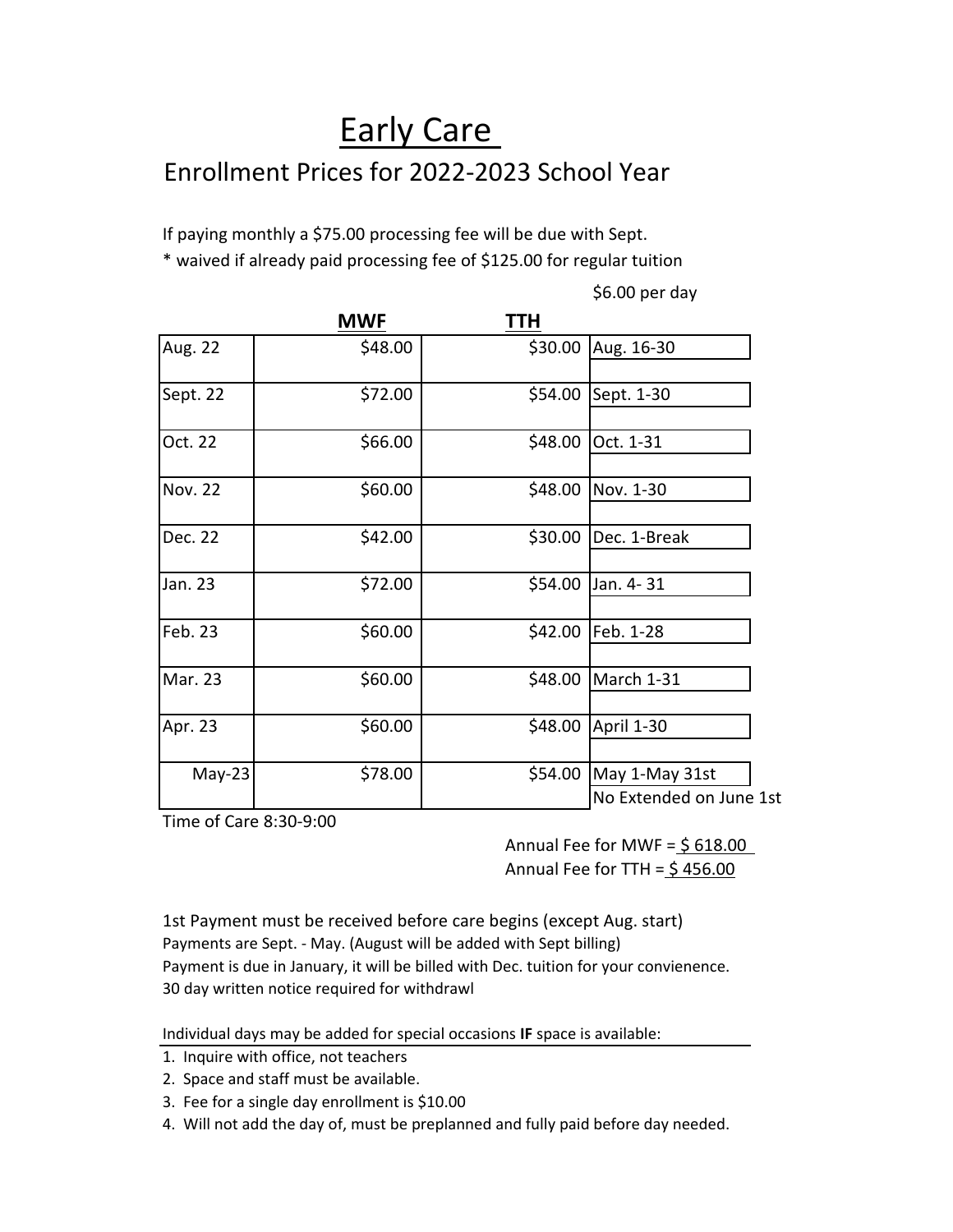## **Extended Day Enrollment Form 2022-2023**

See fees on the back of this form.

1:00-2:30 (late fees are assessed after 2:30)

|                                                                                                                                                                                                                                                                                                  | (print) |
|--------------------------------------------------------------------------------------------------------------------------------------------------------------------------------------------------------------------------------------------------------------------------------------------------|---------|
| <b>MWF</b><br><b>TTH</b><br>M-F<br>(circle days needed-child must be enrolled in that class day)                                                                                                                                                                                                 |         |
| What is the first day of early care? _______________________ (month)                                                                                                                                                                                                                             |         |
| I will pay full year Extended day tuition ____________                                                                                                                                                                                                                                           |         |
| I will make the monthly payments _________                                                                                                                                                                                                                                                       |         |
|                                                                                                                                                                                                                                                                                                  |         |
| I understand that payments are due on January 1 <sup>st</sup> although school has not resumed<br>$\bullet$<br>from Christmas break.<br>Until payment and enrollment form is complete, space is not secured.<br>$\bullet$<br>Refunds will not be given for a one day enrollment fee.<br>$\bullet$ |         |
|                                                                                                                                                                                                                                                                                                  | (print) |
|                                                                                                                                                                                                                                                                                                  |         |
| Early and Extended Care fees are non-transferable and non-refundable<br>Forms must be completed fully.<br>$\bullet$                                                                                                                                                                              |         |
| Exceptions can be made for children starting mid-month, but full month tuition<br>$\bullet$<br>will be expected. Please see office for availability.                                                                                                                                             |         |

- x *If you have a need to withdraw, please give 30-day notice.*
- x *Individual months can be added ONLY if there is space available. Please inquire before the 20th of the month for the next month.*

Office Use:

| Date Fee Billed | ۔ Amount billed | Processing Fee S |
|-----------------|-----------------|------------------|
|-----------------|-----------------|------------------|